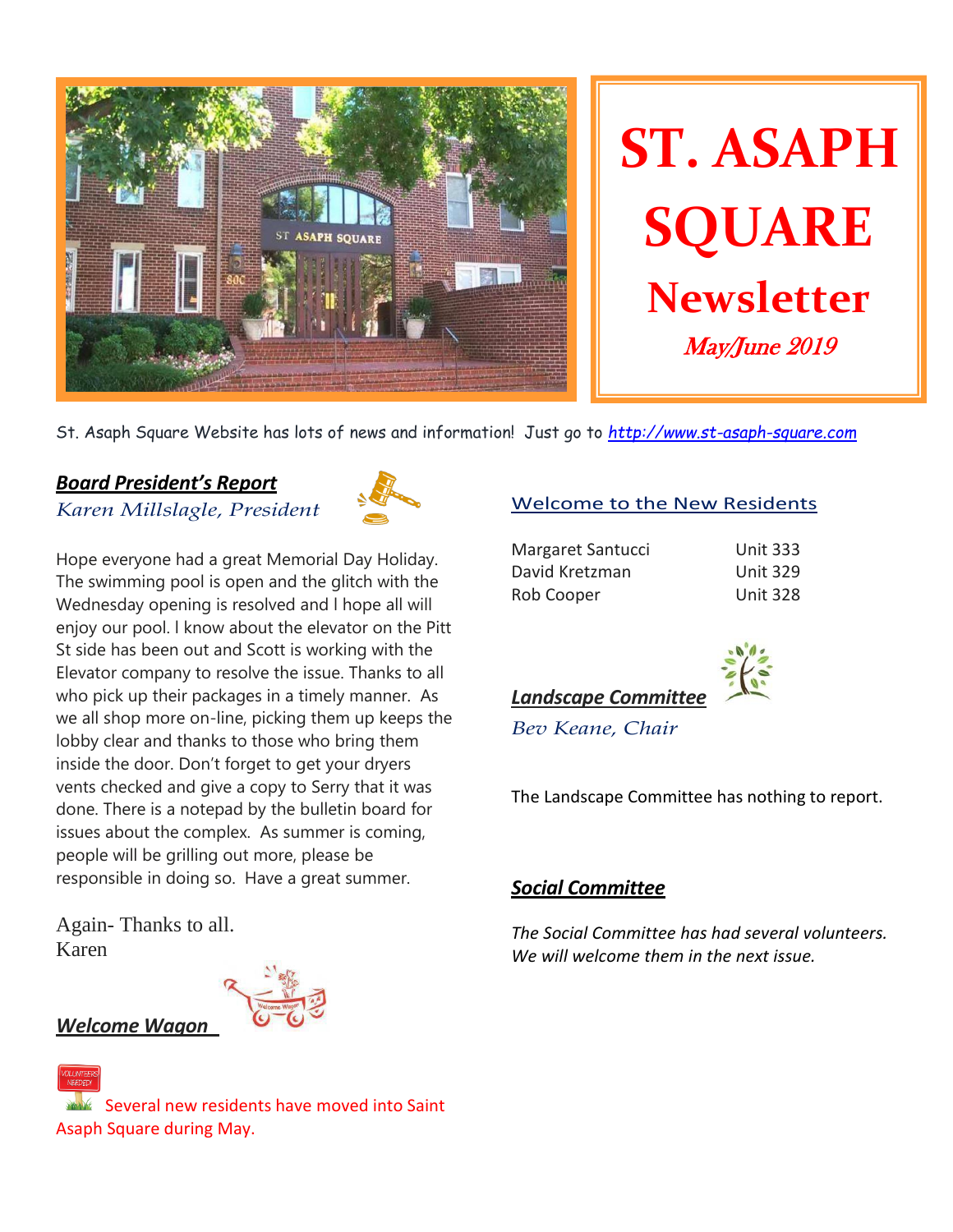## *Happy Hour*

All are welcome to continue in that friendly spirit with Happy Hour each Friday at about 5:30. We're meeting in the South Pitt Street Lobby if the weather is inclement, but when the weather is warmer, Happy Hour will meet on the St. Asaph patio. Just bring a beverage of your choice -- soda, lemonade, wine, water, whatever sounds good to you at the end of a long week!

We had our first meeting on the patio by the pool on June seventh.



## *Scott Hummel Chief Human Resource Officer and Community Manager*

# *From: The Cardinal Management Group of Companies!*

Summer is officially here and dealing with those extreme temperatures can be challenging. One of the best measures to take in assuring optimal performance of your Air Conditioner is keeping the Drain Line clean. Please note that vinegar is preferred over bleach when dealing with condensate lines made out of PVC.

You can prevent a clogged AC drain by performing routine cleaning. By pouring a ¼ cup of vinegar into your AC's drain line, you will kill any mold, algae, mildew, and other forms of bacteria or fungi, preventing it from forming a buildup and causing a clog. Repeat this monthly for the best results.

Here's a step-by-step guide on how to clean your drain line with vinegar and keep everything operating at peak performance.

Step 1. Turn off your air conditioner. Turn the system off at the thermostat as well as at the breaker.

Step 2. Locate your condensate drain line. Your drain line is a PVC pipe located near your outdoor unit and is attached to the wall of your house.

Step 3. Identify the access point on the drain line. Most drain lines will have a T-shaped vent tee with a cover or cap. Remove the cap at the top of the drain and inspect for blockage.

Step 4. Flush with distilled vinegar. Add ¼ cup of distilled vinegar to the drain line through the opening where the cap was removed. It's recommended you use regular distilled white vinegar, as the increased acidity boosts its cleaning properties. If you find the smell of vinegar foul, you can also use peroxide or hot water and a dash of dish soap.

Step 5. Let the solution sit for 30 minutes. Flush the pipe out with water to ensure everything is flowing freely and operating as it should.

Step 6. Repeat each month. Kill any harmful bacteria or buildup and make sure your system continues to operate at peak performance by cleaning your drain line every 30 days.

Architectural and Construction Modifications inside your unit may or may not require Board approval, city building permits, or the hiring of a licensed and insured contractor. *"Do I need Board approval to do 'X'?"* … a question that comes up more frequently than not. The answer is, when in doubt, ask! But as a guideline and rule of thumb, any cosmetic work performed inside your unit does not need approval. Examples such as wallpaper, painting, window treatments (as long as they meet the rules for the color seen from the exterior of the building), and counter top replacements can be completed without approval, while removing walls, changing the footprint of a unit, electrical box relocation, and window replacements all need approval and most likely a permit from the City of Alexandria and approval of the Board of Architectural Review (windows only).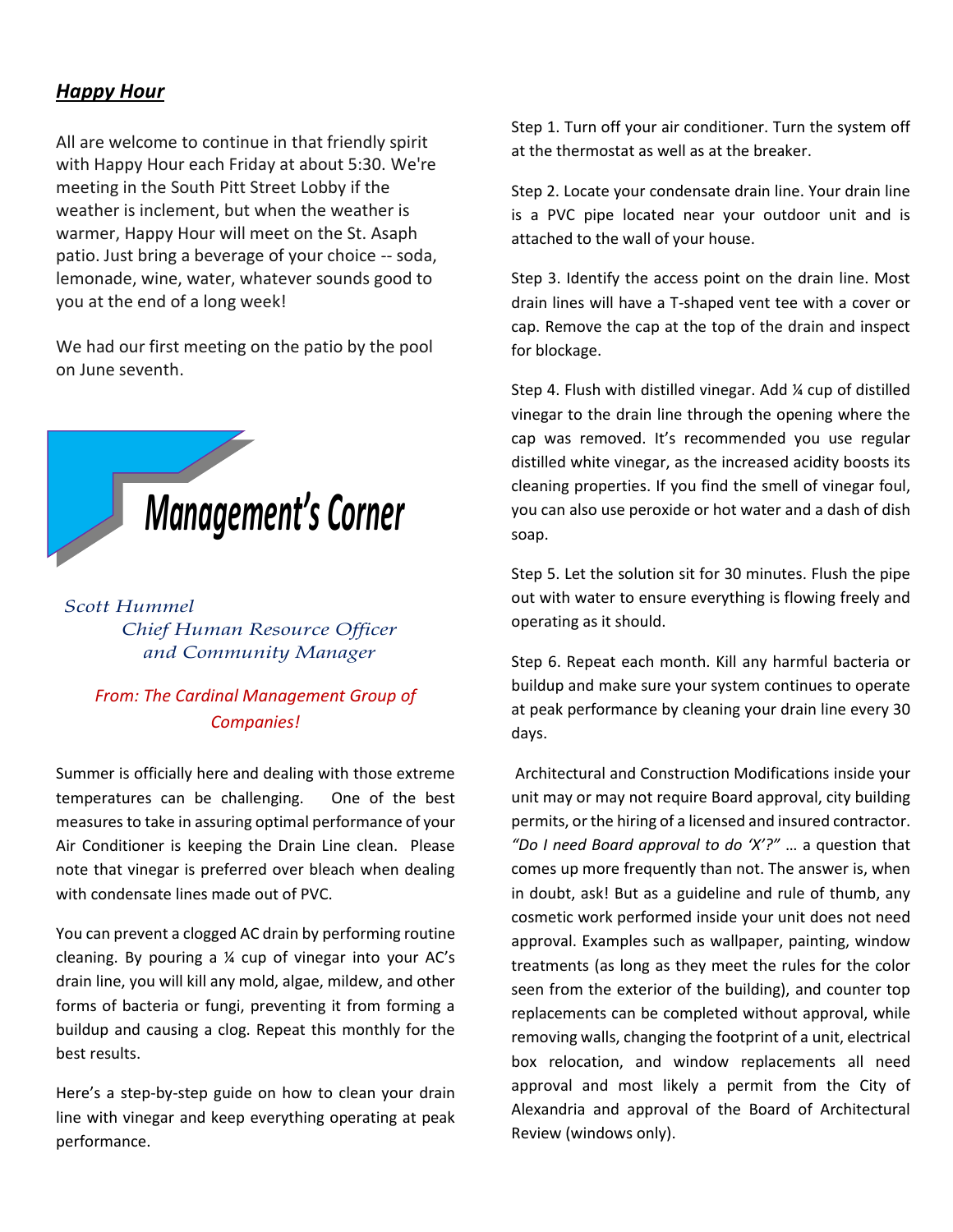Remember, there are certain guidelines that all contractors must follow when working inside the building. Mr. Serry in the site office has identification badges for your contractors to wear along with a complete set of rules and regulations for your contractor to follow. Please give him a call at 703-683-5858 or visit him during regular office hours. Contractor rules are also posted on the Owners/Residents tab of the website.

Stay Cool and enjoy the summer season.

#### **BICYCLE STORAGE**

The Association provides bike racks for the use by all residents. Every year racks become overcrowded with bikes that are in disrepair. The Board would like to remind residents that all bikes must be contained inside the rack space and that no bike should be stored on the common area of the building. Bicycles that are chained to rails and not in rack space will be removed by the Association.

#### **SUMMER HOURS**

Cardinal Management Group's Corporate Office hours will change beginning June 4, 2018 through Labor Day. The office hours will be from 8:00 am - 5:00 pm Monday – Thursday, and from 8:00 am - 12:00 (Noon) on Fridays.

On behalf of all our Cardinal Management Group Team, servicing your Association, we wish you all a

very Happy Summer 2019

Management thanks all the residents at St Asaph Square for their support during 2019. If anyone has a particular issue or concern, please reach out and contact me by phone (703-565-5011) or by email [\(s. Hummel@cardinalmanagementgroup.com\)](mailto:s.%20Hummel@cardinalmanagementgroup.com).

~~~~~~~~~~~~~~~~~~~~~~~~~~~~~~~~~~~~~~~~~~

Best regards, *Scott Hummel*

#### *Around the Building*

By Yahya Serry

# Maintaining our water supply

It is a proven fact that all living things will perish without water and these include humans, animals and plants. Water is the main source of human existence. In humans, it is the building block of every human cell. The smooth intake of food and oxygen as well as the safety excretion of waste from the human body is facilitated by water. Therefore, the wellbeing of the human race is dependent on water.

On the contrary, water could also be a major source of destruction; and condo living is no exception. Most of the major losses incurred in multifamily dwellings are water related. However, water related losses can be mitigated to help minimize its impact. The tips below, contributed by Mr. Mazzei, will help reduce water related losses and will save you as a homeowner as well as the Condominium association some expense.

*To help prevent water damage and costly repair bills, Management requests that the next time you have your HVAC serviced (early springtime), please request that the service provider clear the condensation line.*

*If the condensation lines are left untreated, there is a good chance that the water discharged from your HVAC unit will not drain properly and will back-up into your unit. This water will cause damage to drywall and possibly leak to a unit below (if you are on the upper level).*

*This should be completed twice a year to ensure that the lines are clear of algae and are free flowing.* 

*AS shared by a couple of unit owners, treating the condensation drain lines with vinegar will greatly help in clearing the drains. It is recommended that; this must be done monthly to ensure its effectiveness.*

Additionally, make it a habit to occasionally check the plumbing to your sinks and toilets. Tiny drips left unattended for a long period can cause lots of damage and costly repairs. Finally, please take care of your wash machine hoses and dryer vent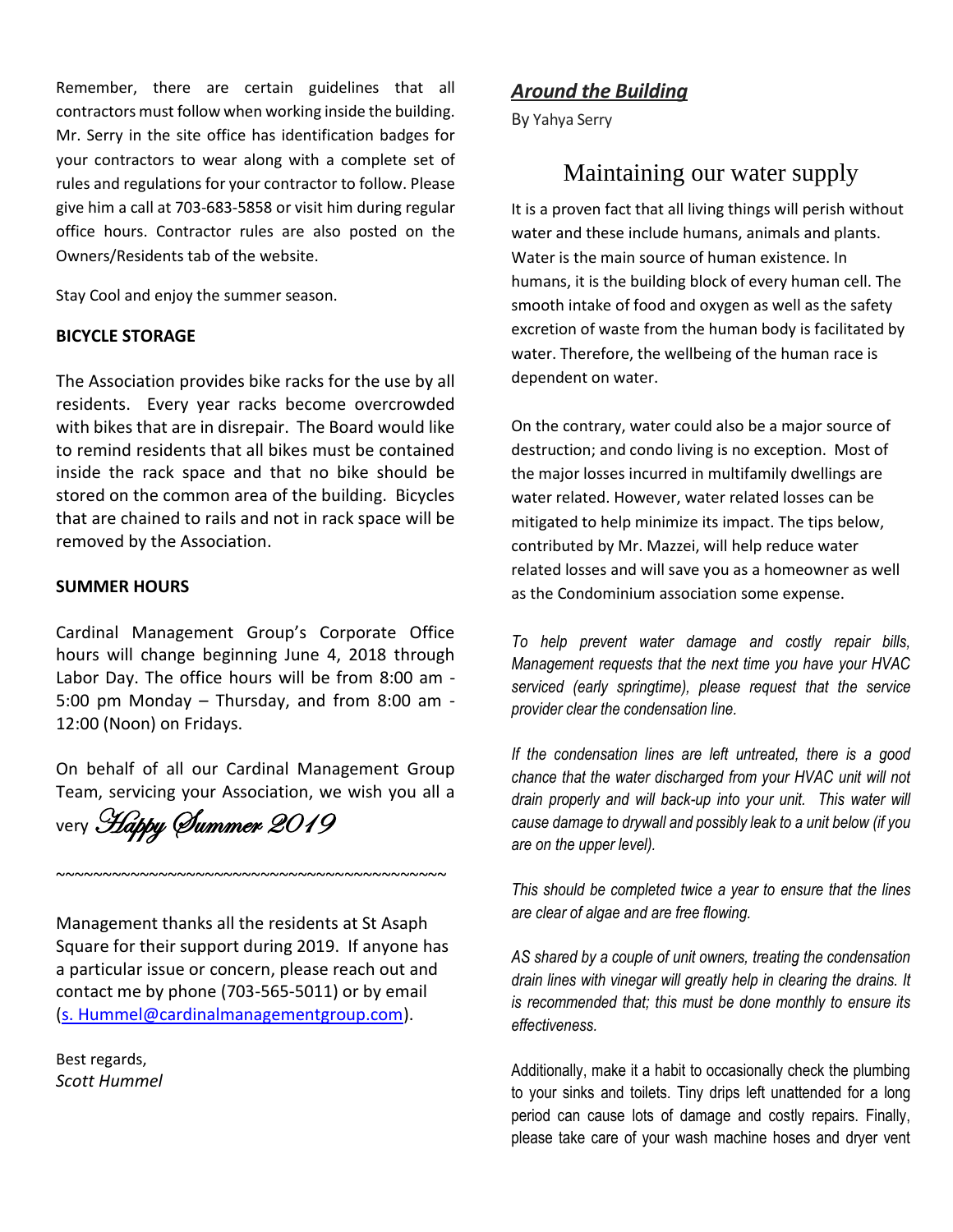cleaning and forward your proof of compliance document to the site office.

Wishing you all a nice Summer hop and a safe pool season.





*By Mary Ann Radebach*

*Hello Everyone! We have a new neighbor who has joined our community.*



# KATHLEEN SULLIVAN

Kathleen and Ginger have become accustomed to their new condo at St. Asaph Square. In April 2019, they moved to Virginia having spent many years at Tacoma Park, DC. Kathleen is Kathleen Sullivan and Ginger is a miniature pincher dog of 14 years. Together they have found a new home and friends at St. Asaph Square. When Kathleen made the decision to move from her previous residence she realized that it was an opportunity to move to Old Town, a place where she loved to visit and was close to the water.

Kathleen's love of being near the water began as a child when she lived on Long Island, New York. Some of her favorite memories are walking with her family on Jones' beach during the cooler seasons and spending full days on the beach with her family and cousins.

When she was in the  $4<sup>th</sup>$  grade, her family moved to Fairlawn, Ohio, about 40 miles from Cleveland. She is a middle child and has a brother Michael, who is 2 years younger than she is and a sister Susan, who is 5 years older. Kathleen's mother Susan, who is no longer with us, served as Councilwoman for Fairlawn. Her father, now retired, shared his love of working in the garden and Irish music.

After high school, she graduated from Bowling Green University with majors in criminal justice and history. Fulfilling a desire to see Washington DC, she attended American University and graduated with a master's degree in Public Administration.

Pursuing her goal to work for the United States Government, she found employment with the Department of Veteran's Affaors. Over the 30 years that she has worked there, she has had the opportunity to work in many capacities, particularly in the communication arena. Currently, Kathleen works to support the effort of internal communications to ensure that employees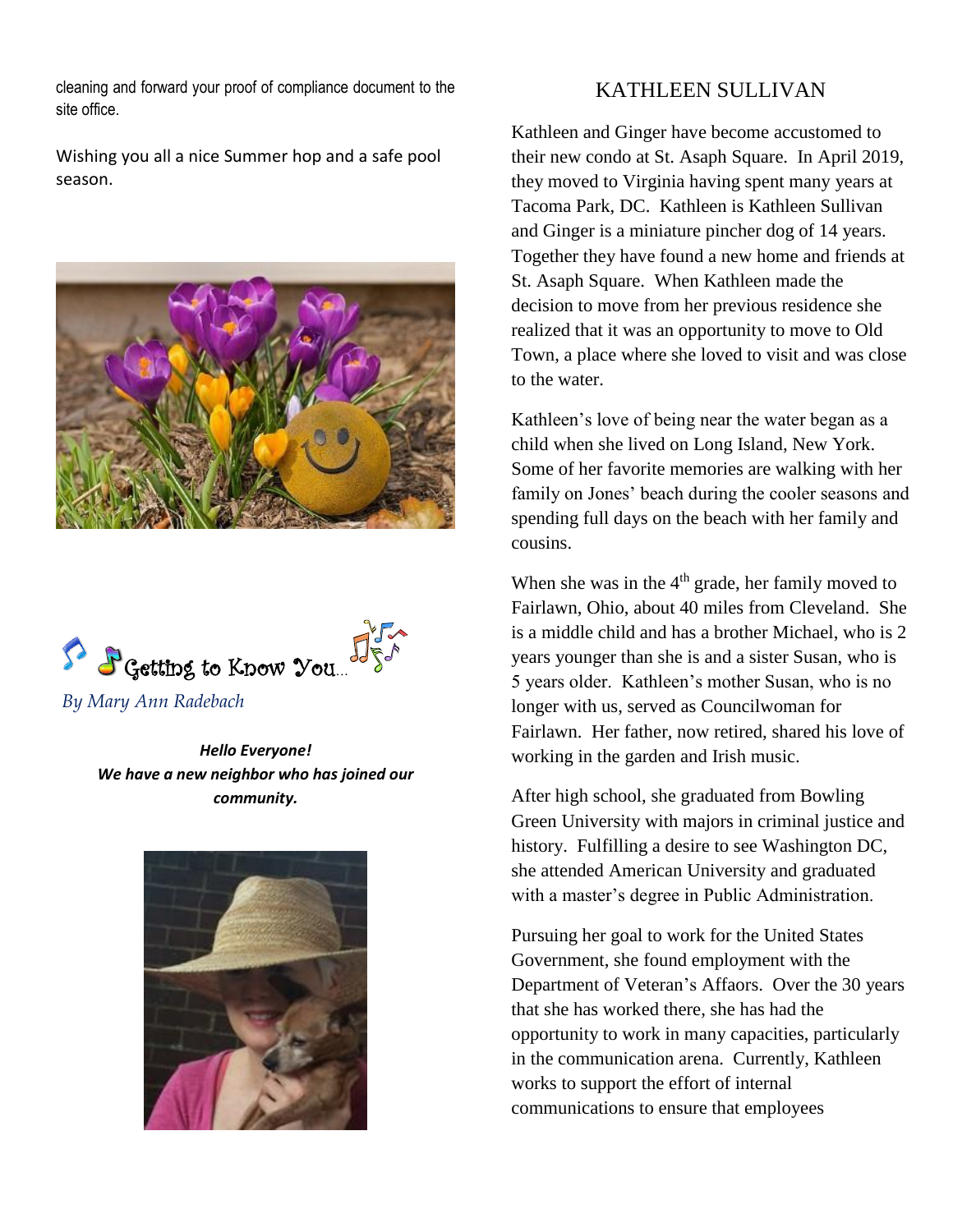understand their invaluable role in providing the best health care to our nation's Veterans.

Kathleen likes her job, but she has other interests in addition to her work. She and Ginger like to walk and explore. She loves being outdoors - it is one the main reasons she wanted to live in her condo unit as it has a small front yard with a tree. In addition to biking she likes to read a good book, hang out at the beach, hike and spend time with good friends. When asked about her job at the VA and why she likes it, she answers:

"The mission is real and concrete. It is an honor to service those who serve."

Thank you, Kathleen, for your service too.



# **Community Reminders and Notices**

• Elevator Emergency protocol: If the elevator gets stuck, use the emergency call button. Press the button only **once**. Pressing it multiple times will interrupt the communication.

• Charitable donations to be picked up should not be left in vestibules or lobbies. Please arrange for pickup outside the manager's office or the loading dock.

• Parquet flooring-If you are pulling up the parquet floor tiles and replacing them with new flooring in your unit, please consider providing usable tiles to St Asaph Square. The tiles can be reused by other owners, which can save the association a lot of money in floor replacements when there are needed repairs.

• A large bulletin board for posting notices, such as 'for sale' items, etc., is located outside Mr. Serry's office. Residents may also forward any items you believe to be of interest for posting in the new Community Bulletin Board.

• Shopping carts in the basement are the property of specific owners and are located at their respective parking spaces. Please return all carts to their original location. They are for the sole use of the individual who owns the parking space unless otherwise authorized.

• Dogs must be kept on leashes in common areas.

• REMINDER: To maintain the trash chutes please refrain from placing loose trash down the shoots. Please ensure that all trash and recycling items are placed in the receptacles in the garage trash rooms and that trash chute rooms are kept free of non-bagged waste. Boxes should be flattened before placing in all receptacles. Note: Single Stream Recycling is in effect.

• An excellent website with lots of information about recycling in Alexandria is…. [http://alexandria.gov/tes/solidwaste/info/default.a](http://alexandria.gov/tes/solidwaste/info/default.aspx) [spx?](http://alexandria.gov/tes/solidwaste/info/default.aspx)

• Residents are reminded not to park in designated parking spaces unless they have the owner's prior approval. Visitors who use the outdoor visitors' parking spots need to register their vehicles with the office. If the office is closed, please put a sign on the dashboard indicating which unit the car is visiting. The complex reserves the right to tow non-registered vehicles.

• Residents with balconies and patios are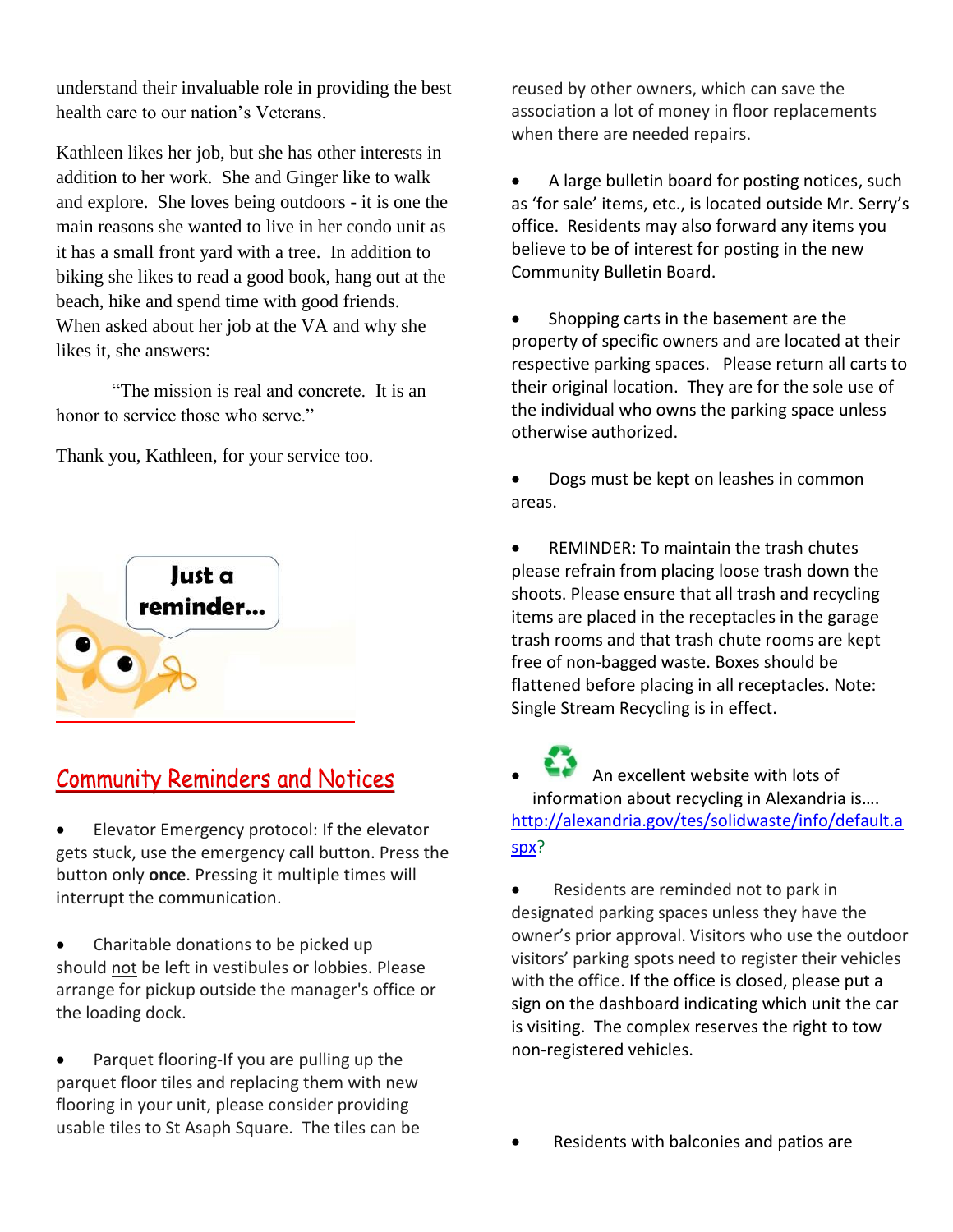reminded that they must be uncluttered and attractive. Please refer to balcony rules on our website.

• There is a 'NO SMOKING' policy in common areas and common patios of St. Asaph Square, including open-air balconies.

• Here's a handy link to the *City of Alexandria* site - you can submit online requests for the city to do something. Click here and let your voice be heard:

<http://request.alexandriava.gov/CCC/#tab=Find>

# *Serry's Office Hours*

*Monday - Wednesday and Friday*: 8:30 A.M – 5:30 P.M.

*Thursday:* 10:30 A.M. – 7:30 P.M.

*For emergencies during office hours,* please contact Cardinal at 703-569-5797.

> *For after-hours emergencies***, call 1-866-370-2989**

#### CARDINAL MANAGEMENT GROUP, INC

*4330 Prince William Parkway, Suite 201 Woodbridge, VA 22192*

*Office Hours: Monday – Friday 8:30 AM – 5:30 PM*

*Office Phone Number: 703-569-5797 FAX Number: 803-866-3156*

*Summer Hours:*

*Friday*

*Monday – Thursday 8:00 A.M – 5:00 P.M.*

*8:00 A.M. – 12:00 P.M.*

**EMERGENCY NUMBER: 1-866-370-2989**



**Our Saint Asaph Square website** has **all kinds** of helpful information. You can find a calendar plus St. Asaph forms & rules on the **Owners/Residents** tab, links to help you move around the DC metro area on the **Neighborhood Links** tab, weather, and more. Just go to [http://www.st-asaph-square.com.](http://www.st-asaph-square.com/)